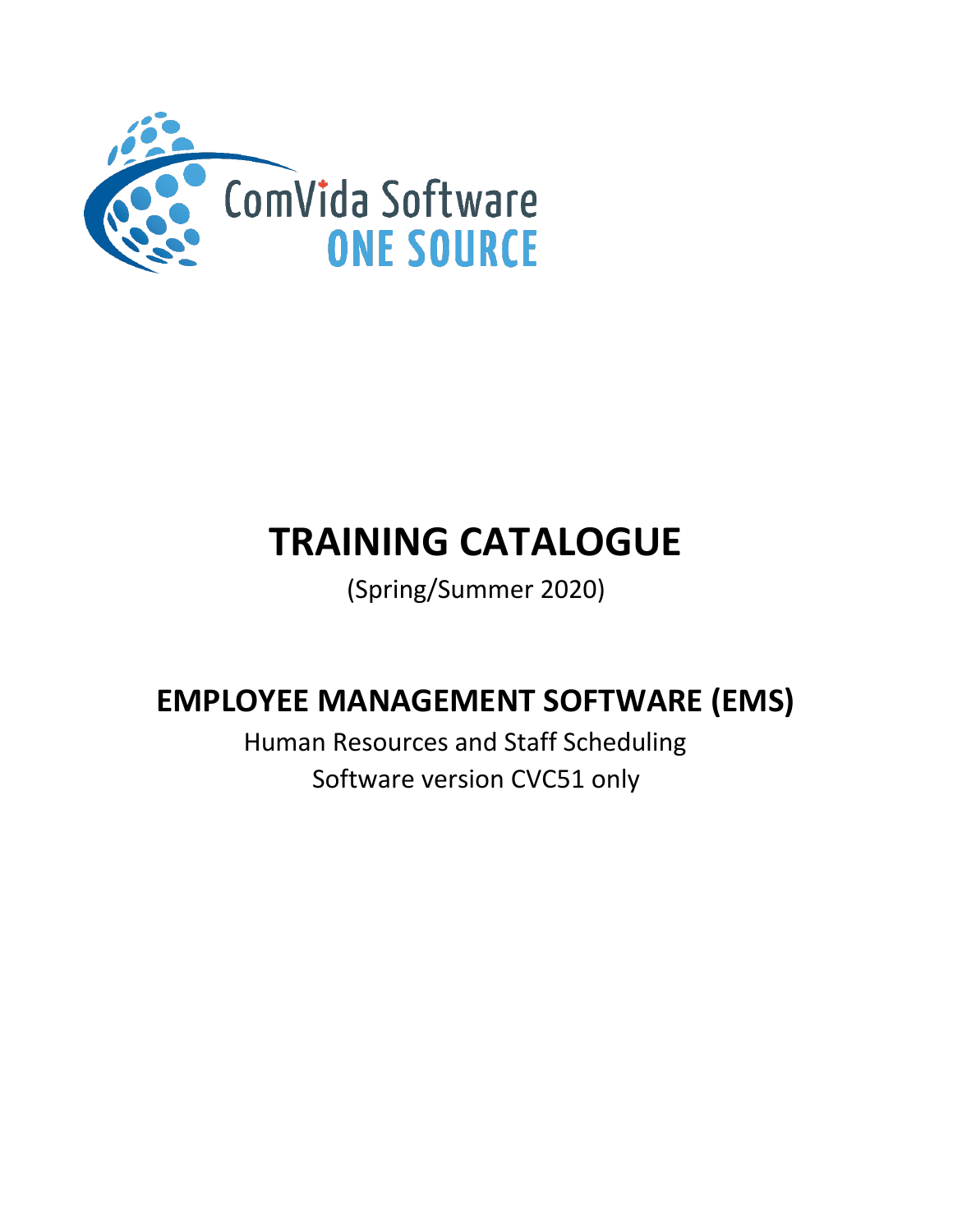## **REGISTRATION**

To register for a course, please send an email to helpdesk@comvida.com with the class webinar registration form attached (last page of document).

We will email the link for accessing the webinar via *GoToMeeting* along with the course materials prior to the class.

Classes are approximately 1-3 hours in length. The duration of each webinar may vary depending on the number of participants and the questions asked.

Course fee is listed beside each description of the class, there will be applicable taxes per course. Any number of staff from your organization can attend. 24-Hour cancellation notice is required.

To take advantage of these training courses you must be **using CVC51.**

For the notifications course to include Texting and Voice messaging – Twilio will need to be installed. This feature is also available for just email notifications and would not require a Twilio account.

Space is limited so be sure to register early!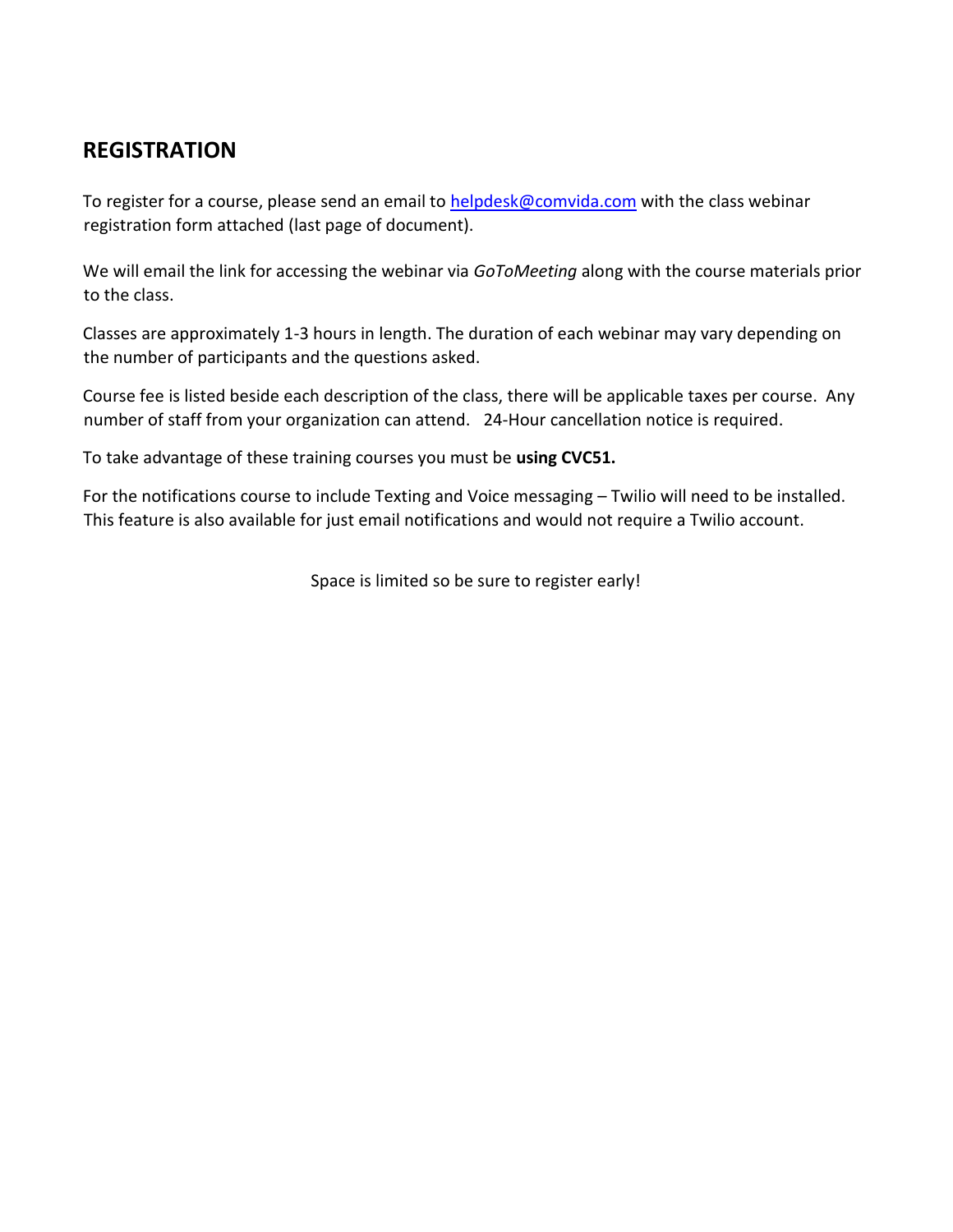## **GENERAL COURSES**

#### **NOTIFICATIONS (400.00)**

*A prerequisite of taking the Notification course (if you are wanting to text or voice message) is, you must have your Twilio account set up and ready to use. This class offers a 2 hour training session with a 1 hour, one-on-one session to follow the same day, to ensure that everything has been set up in your database to go live with Notifications after this class.*

Notifications in CVC51 now features the ability to send bulk text messages or a single message to an employee's cell phone from the Shifts to Be Filled or Block Booking pages in Scheduling. This can also be done from the new Communication Hub. CVC51 also offers the users the option to set up multiple user-defined notification types, such as: Vacant Shifts, Vacation/Time Off requests, Skill Set expiry or when upcoming milestones are being reached, like anniversary dates. Notifications can also be sent through email without the use of Twilio.

#### **EMPLOYEE SELF-SERVE (140.00)**

The Self-Serve area of CVC51 is available to all employees with a user ID and password. This area displays your detailed information from HR, including notifications, as well as your scheduled assignments in a Monthly or Annual view. This course is designed for those organizations who wish to alleviate the phone calls to the Scheduling office by having staff log onto CVC51 to view or access their own schedules. This setup is completely secure so users will be able to access only their own profile.

#### **SETTING UP A NEW OPERATOR (140.00)**

The Operator page in HR combines multiple pages of security into one page. There are several areas that can be configured for an employee. This course is designed for the user responsible for setting up new operators of the system. In this class, we will explain all fields in the Operator Page and what impact they have.

#### **TYPE BLOCKS & FILTERS (140.00)**

Type Blocks are a very simple but powerful concept. EMS allows users to select groups of Scheduling, Payroll and HR data that are of a common "type." Selection of groups of data of a common type is based on the "Type Block." The most commonly used method of specifying selection criteria is the "Filter." This course will show users how to set up and use Filters in CVC51. This simple but powerful feature will help save time in your daily tasks.

## **STAFF SCHEDULING COURSES**

#### **WHATS NEW IN STAFF SCHEDULING (260.00)**

This course will go through all the new and exciting features in Setup. This was previously known as Enterprise Settings. Review the new pages that have now been added to Scheduling to increase productivity and save on time. Some other topics that will be covered are: Customized EI Class Handling, Display on Daily page, Scheduled Periods, status of assignments, Assignment editor, Shift configuration, Full Employee Filter Criteria option and the new Options under the Tools menu. That is not all, there is much more to see and hear about!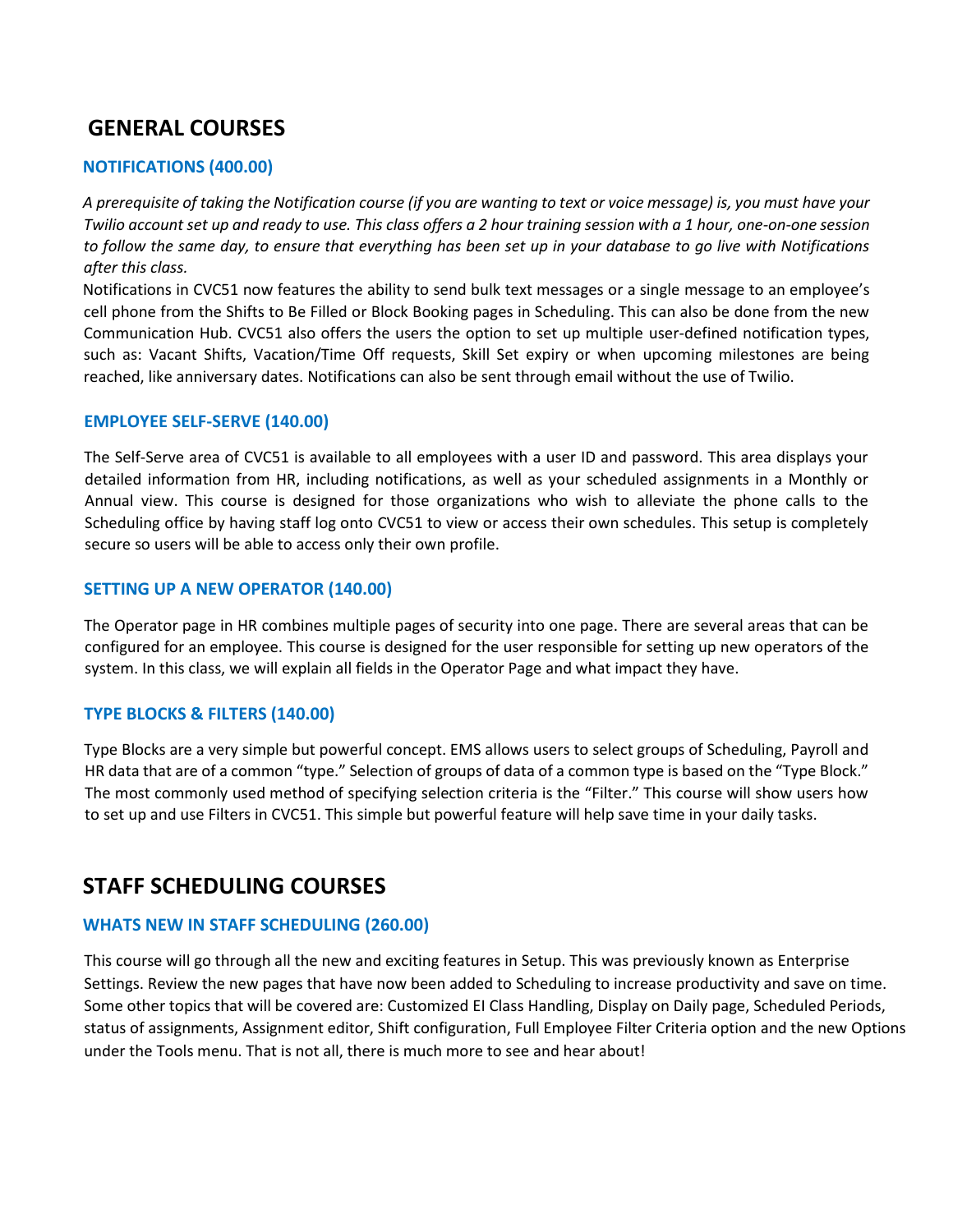#### **SHIFTS TO BE FILLED (140.00)**

The Shifts to Be Filled page in Staff Scheduling displays the Shifts that are under-covered on the Working date, that is, the Shifts where additional coverage is required and those employees who are available to provide the Shift with full staff coverage. This course is designed for anyone responsible for scheduling. We will go over all of the steps required for covering shifts. We will teach you how to effectively use the Shifts to Be Filled page with all the new features and enhancements.

#### **SHIFT HANDLING (140.00)**

Sometimes it may be necessary to change an employee's assignment because it has changed since the rotation was generated. This may be because of many reasons, including sickness, a vacation request, or the needs of the business have changed. At those times, a Shift Handle will need to be performed, so the assignment will reflect the change. This course is for the user(s) that would update schedules. Typically, this would be Schedulers or Managers, but it is open to anyone interested. We will show you how to make changes to schedules to reflect the correct assignments using all three methods of Shift Handling.

## **HUMAN RESOURCES COURSES**

#### **WHATS NEW IN HUMAN RESOURCES (260.00)**

We will also cover the new home page look and functionality, the Communication Hub and what can be done and contained within the Hub. Review the new Home page and HR Master page. Enhancements to the Call Record report, Add Employee screen, Full Employee Filter Criteria option, Employee Values As At Date and more.

#### **DATA TEMPLATES IMPORTING/EXPORTING FROM HUMAN RESOURCES (140.00)**

Data Templates are used to define the layout of an import or export file by identifying which fields are being imported or exported and their location in the file. Employee data can be imported and exported through Human Resources. This course will demonstrate how powerful the import and export feature can be. With the use of data templates, data can easily be imported or exported. Data from Payroll, such as Time Bank balances, can be imported to HR.

#### **HUMAN RESOURCE USER-DEFINED PAGES (140.00)**

Human Resources allows for the complete tracking of unlimited employee information. The user-defined pages can be set up to meet your organization's specific requirements based on Collective Agreements, Government Employment Standards, and Employment Policies. This course will teach users how to create their own custom HR pages. Anything that is currently being tracked manually in Excel or on paper can be tracked electronically on a custom page. This allows the user the capability to run reports and track information easily.

#### **TERMINATING EMPLOYEES & HOW TO LOCATE INCORRECTLY TERMINATED EMPLOYEES (140.00)**

This course will walk through the procedure to terminate an employee. We will also show you how to make sure that all currently terminated employees were terminated correctly. This will ensure that your active employee count is up to date and accurate.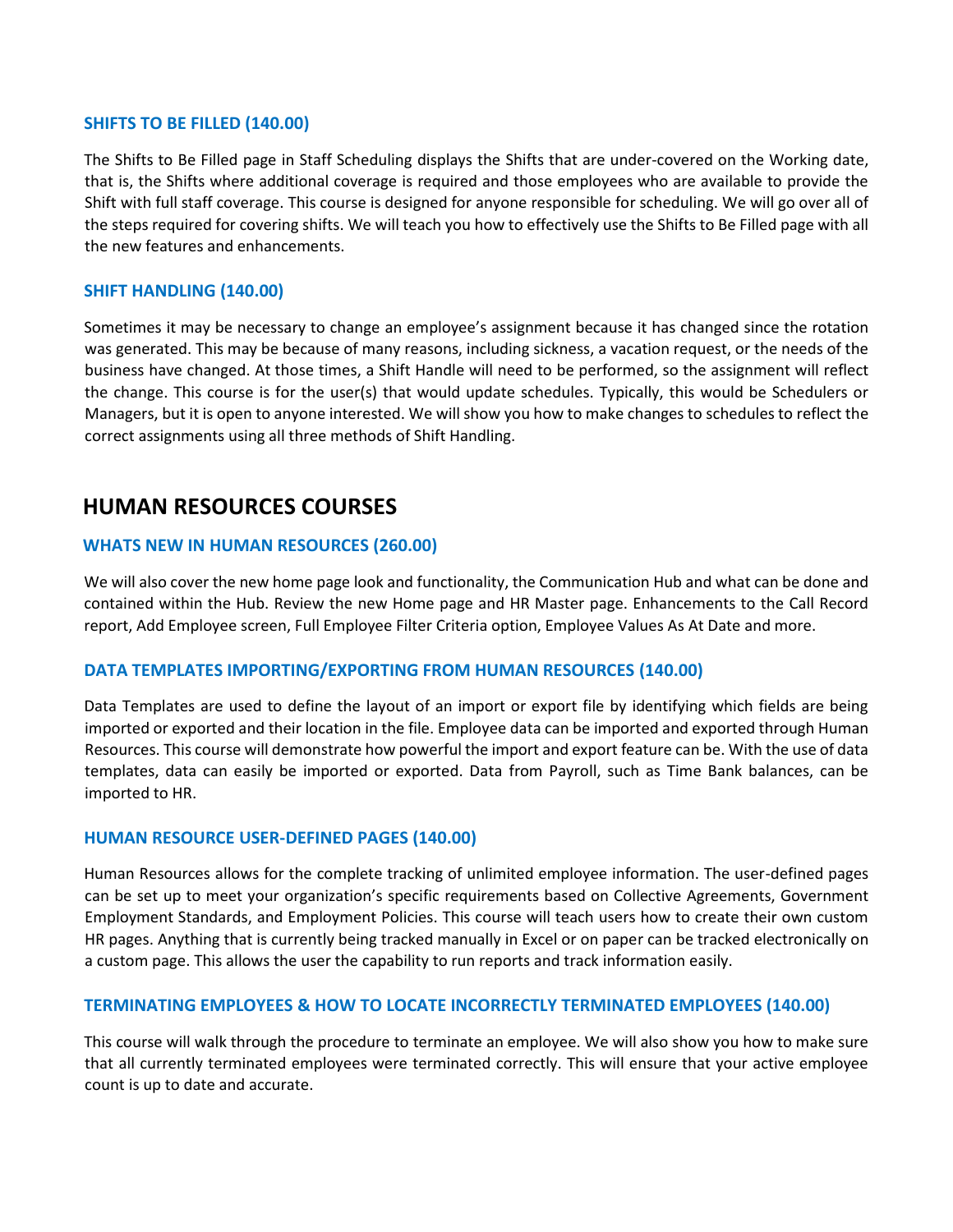| CVC51 Webinar<br><b>Schedule</b>                                                  | June                                                        | July                                                            |
|-----------------------------------------------------------------------------------|-------------------------------------------------------------|-----------------------------------------------------------------|
| <b>GENERAL</b>                                                                    |                                                             |                                                                 |
| Notifications                                                                     | $18^{th} - 8:30a - 10:30a$<br>1 hour to follow in the<br>pm | $30^{th} - 8:30a - 10:30a$<br>1 hour to follow in<br>the pm     |
| **Twilio program<br>must be installed<br>for text and voice<br>messaging.         |                                                             |                                                                 |
| Employee Self-Serve                                                               |                                                             | $16^{th} - 8:30a-9:30a$<br>$16^{th} - 10:30a - 11:30a$          |
| Setting Up A New<br>Operator                                                      |                                                             | $9^{th} - 8:30a - 9:30a$<br>$9^{th} - 10:30a - 11:30a$          |
| Type Blocks & Filters                                                             | $25^{th} - 8:30a - 9:30a$                                   |                                                                 |
| <b>STAFF</b><br><b>SCHEDULING</b>                                                 |                                                             |                                                                 |
| What's New in SS<br>CVC51                                                         | Upon request 2 hours                                        | Upon request 2<br>hours                                         |
| Shifts to Be Filled                                                               | $11th - 8:30a-9:30a$<br>$11^{th} - 10:30a - 11:30a$         |                                                                 |
| <b>Shift Handling</b>                                                             | $4^{th} - 8:30a - 9:30a$<br>$4th - 10:30a-11:30a$           |                                                                 |
| <b>HUMAN</b><br><b>RESOURCES</b>                                                  |                                                             |                                                                 |
| What's New in HR<br>CVC51                                                         | Upon request 2 hours                                        | Upon request 2<br>hours                                         |
| Data Templates,<br>Import/Export<br>for HR                                        | $25^{th} - 10:30a - 11:30a$                                 |                                                                 |
| <b>Terminate Employees</b><br>& Locate Incorrectly<br><b>Terminated Employees</b> |                                                             | $2^{nd} - 8:30a - 9:30a$<br>$2nd - 10:30a-11:30a$               |
| <b>HR Pages</b>                                                                   |                                                             | $23^{rd} - 8:30a - 9:30a$<br>$23^{\text{rd}} - 10:30a - 11:30a$ |

*Note: All courses listed above are in Pacific Time. If none of the course times are suitable for your organization, feel free to send us a request along with an alternate date & time and we will do our best to accommodate your request.*